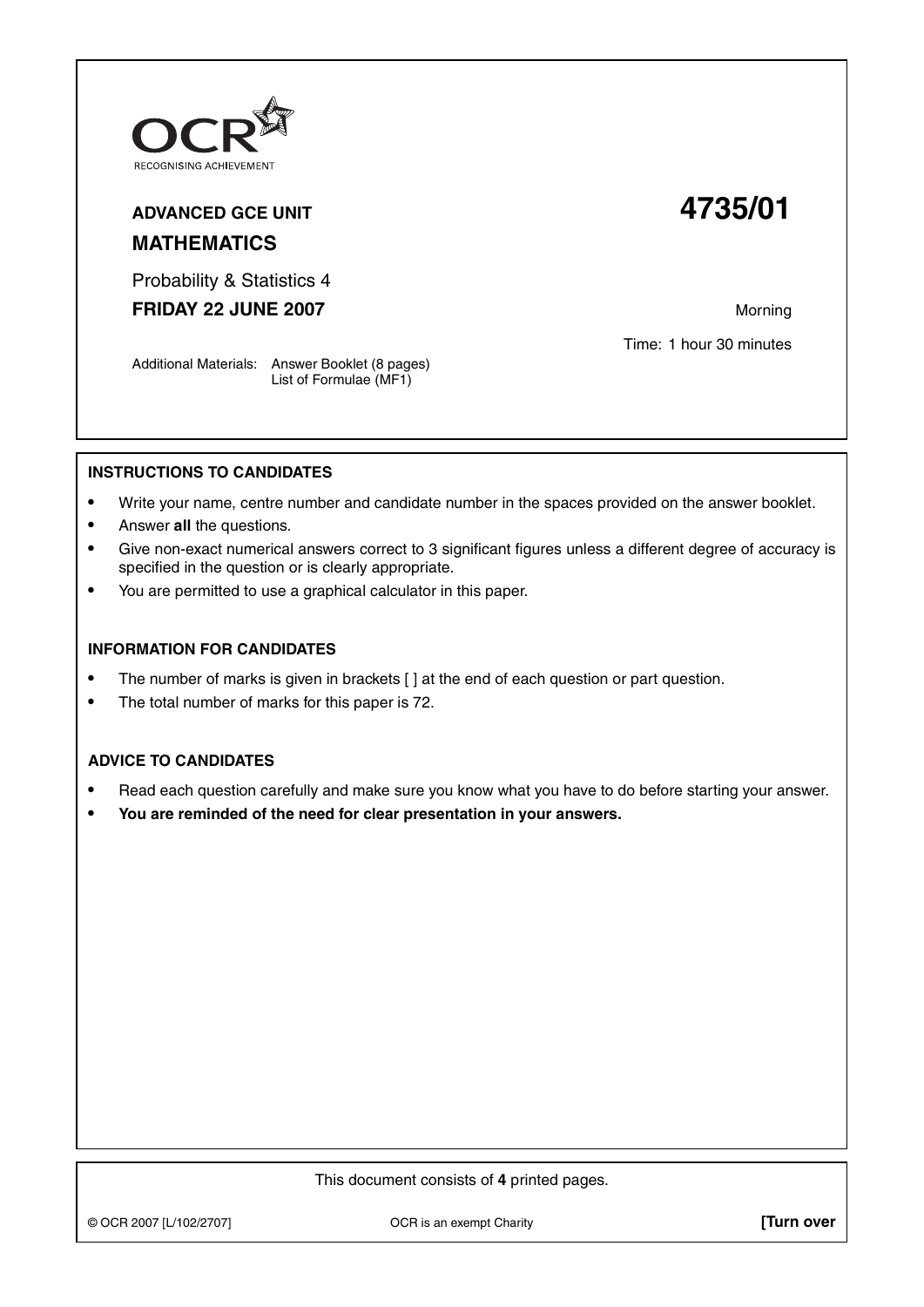**1** For the events *A* and *B*,  $P(A) = 0.3$ ,  $P(B) = 0.6$  and  $P(A' \cap B') = c$ , where  $c \neq 0$ .

(i) Find 
$$
P(A \cap B)
$$
 in terms of c. [3]

- (ii) Find  $P(B \mid A)$  and deduce that  $0.1 \le c \le 0.4$ . [3]
- **2** Of 9 randomly chosen students attending a lecture, 4 were found to be smokers and 5 were nonsmokers. During the lecture their pulse-rates were measured, with the following results in beats per minute.

| <b>Smokers</b> |  | 77 85 90 98    |  |
|----------------|--|----------------|--|
| Non-smokers    |  | 59 64 68 80 88 |  |

It may be assumed that these two groups of students were random samples from the student populations of smokers and non-smokers. Using a suitable Wilcoxon test at the 10% significance level, test whether there is a difference in the median pulse-rates of the two populations. [7]

**3** The discrete random variables *X* and *Y* have the joint probability distribution given in the following table.

|  | $0.24$ 0.22 0.04 |                  |
|--|------------------|------------------|
|  |                  | $0.26$ 0.18 0.06 |

- (i) Show that  $Cov(X, Y) = 0.$  [5]
- **(ii)** Find the conditional distribution of *X* given that  $Y = 2$ . [2]
- **4** The levels of impurity in a particular alloy were measured using a random sample of 20 specimens. The results, in suitable units, were as follows.

|  |  |  |  | 3.00 2.05 3.15 2.65 3.50 3.25 2.85 3.35 2.65 2.75 |  |
|--|--|--|--|---------------------------------------------------|--|
|  |  |  |  | 2.90 2.20 2.95 3.05 3.65 3.45 2.55 2.15 2.80 2.60 |  |

- **(i)** Use the sign test, at the 5% significance level, to decide if there is evidence that the population median level of impurity is greater than 2.70. [7]
- **(ii)** State what other test might have been used, and give one advantage and one disadvantage this other test has over the sign test. [3]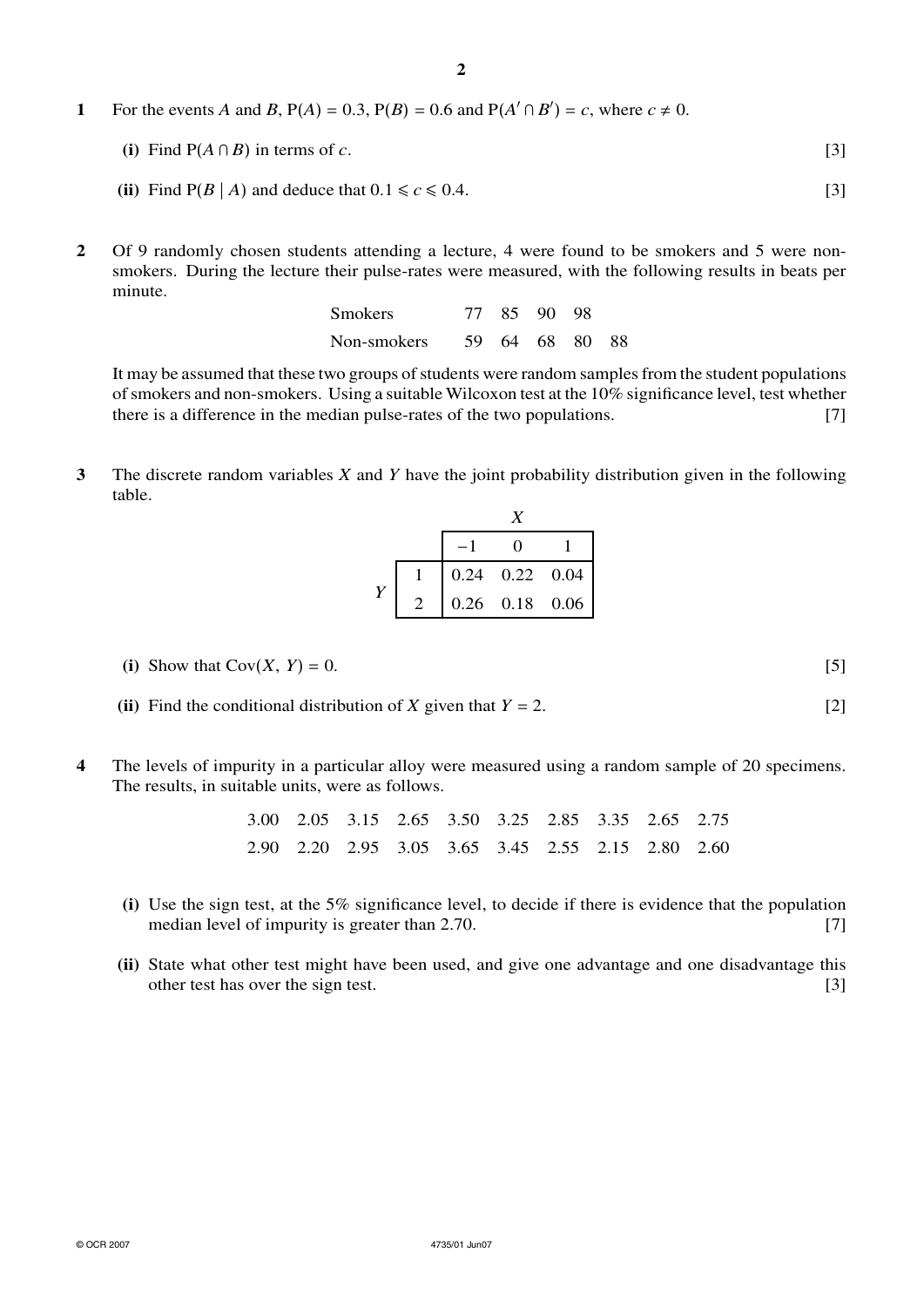**5** The continuous random variable *X* has probability density function given by

$$
f(x) = \begin{cases} \frac{1}{(\alpha - 1)!} x^{\alpha - 1} e^{-x} & x \ge 0, \\ 0 & x < 0, \end{cases}
$$

where  $\alpha$  is a positive integer.

- **(i)** Explain how you can deduce that  $\int_{0}^{\infty}$  $\mathbf{0}$  $x^{\alpha-1}e^{-x} dx = (\alpha - 1)!$ . [1]
- (ii) Write down an integral for the moment generating function  $M_X(t)$  of *X* and show, by using the substitution  $x = \frac{u}{1-t}$ , that  $M_X(t) = (1-t)$  $-\alpha$ . [5]
- **(iii)** Use the moment generating function to find, in terms of  $\alpha$ ,
	- **(a)** E(*X*), [3]
	- **(b)** Var(*X*). [3]
- **6** The discrete random variable *X* takes the values 0 and 1 with  $P(X = 0) = q$  and  $P(X = 1) = p$ , where  $p + q = 1$ .
	- **(i)** Write down the probability generating function of *X*. [1]

The sum of *n* independent observations of *X* is denoted by *S*.

- **(ii)** Write down the probability generating function of *S*, and name the distribution of *S*. [2]
- **(iii)** Use the probability generating function of *S* to find  $E(S)$  and Var $(S)$ . [6]
- **(iv)** The independent random variables *Y* and *Z* are such that *Y* has the distribution B(10,  $\frac{1}{2}$ ), and *Z* has probability generating function  $e^{-(1-t)}$ . Find the probability that the sum of one random observation of *Y* and one random observation of *Z* is equal to 2. [6]

**[Question 7 is printed overleaf.]**